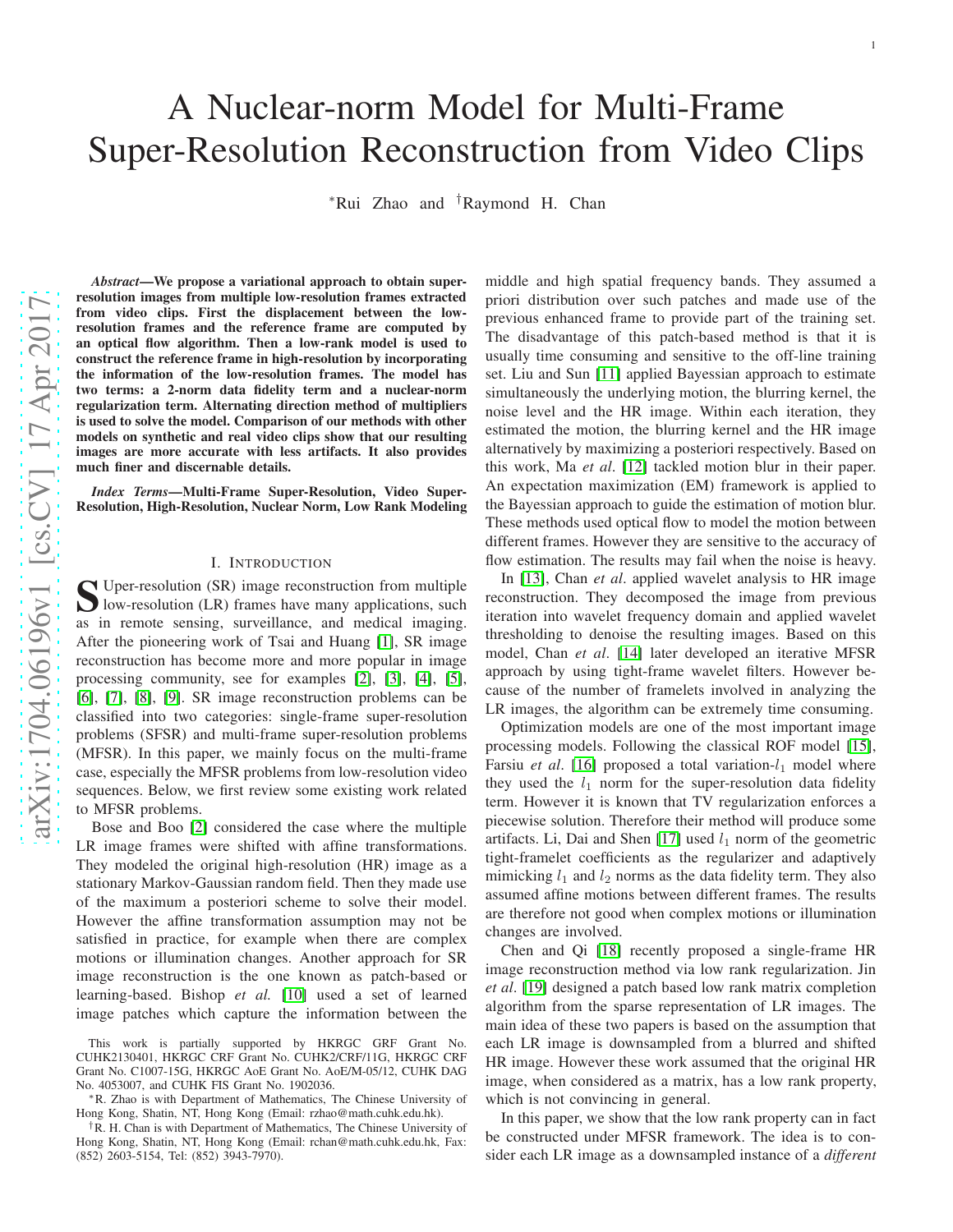blurred and shifted HR image. Then when all these different HR images are properly aligned, they should give a low rank matrix; and therefore we can use a low rank prior to obtain a better solution. Many existing work assumes the shift between two consecutive LR frames are small, see, e.g., [\[20\]](#page-7-0), [\[16\]](#page-6-11), [\[21\]](#page-7-1), [\[22\]](#page-7-2), [\[23\]](#page-7-3). In this paper, we allow illumination changes and more complex motions other than affine transformation. They are handled by an optical flow model proposed in [\[24\]](#page-7-4). Once the motions are determined, we reconstruct the high-resolution image by minimizing a functional which consists of two terms: the 2-norm data fidelity term to suppress Gaussian noise and a nuclear-norm regularizer to enforce the low-rank prior. Tests on seven synthetic and real video clips show that our resulting images is more accurate with less artifacts. It can also provide much finer and discernable details.

The rest of the paper is organized as follows. Section [II](#page-1-0) gives a brief review of a classical model on modeling LR images from HR images. Our model will be based on this model. Section [III](#page-2-0) provides the details of our low-rank model, including image registration by optical flow and the solution of our optimization problem by alternating direction method. Section [IV](#page-4-0) gives experimental results on the test videos. Conclusions are given in Section [V.](#page-5-4)

To simplify our discussion, we now give the notation that we will be using for the rest of the paper. For any integer  $m \in \mathbb{Z}$ ,  $I_m$  is the  $m \times m$  identity matrix. For any integer  $l \in \mathbb{Z}$  and positive integer  $n \in \mathbb{Z}^+$ , there exists a unique  $0 \leq \tilde{l} < n$  such that  $l \equiv l \mod n$ . Let  $N_n(l)$  denote the  $n \times n$  matrix

$$
N_n(l) = \left[ \begin{array}{cc} 0 & I_{n-\tilde{l}} \\ I_{\tilde{l}} & 0 \end{array} \right].
$$
 (1)

For a vector  $f \in \mathbb{R}^n$ ,  $N_n(l)f$  is the vector with entries of f cyclic-shifted by  $l$ .

Define the downsampling matrix  $D_i$  and the upsampling matrix  $D_i^T$  as

<span id="page-1-2"></span>
$$
D_i(n) = I_n \otimes \mathbf{e}_i^T \text{ and } D_i^T(n) = I_n \otimes \mathbf{e}_i, \ i = 0, 1,
$$
 (2)

where  $\mathbf{e}_0 = [1, 0]^T$ ,  $\mathbf{e}_1 = [0, 1]^T$  and  $\otimes$  is the Kronecker product. For  $0 \le \epsilon \le 1$ , define  $T_n(\epsilon)$  to be the  $n \times n$  Toeplitz matrix

<span id="page-1-3"></span>
$$
T_n(\epsilon) = \left[ \begin{array}{ccccc} 1 - \epsilon & \epsilon & \cdots & 0 \\ 0 & 1 - \epsilon & \ddots & \vdots \\ \vdots & \ddots & \ddots & \epsilon \\ \epsilon & \cdots & 0 & 1 - \epsilon \end{array} \right].
$$
 (3)

This Toeplitz matrix performs the effect of linear interpolation shifted by  $\epsilon$ .

#### II. LOW RESOLUTION MODEL WITH SHIFTS

<span id="page-1-0"></span>Consider a LR sensor array recording a video of an object. Then it gives multiple LR images of the object. Unless the object or the sensor array is completely motionless during the recording, the LR images will contain multiple information of the object at different shifted locations (either because of the motion of the object or of the sensor array itself). Our problem is to improve the resolution of one of the LR images (called

the reference image) by incorporating information from the other LR images.

Let the sensor array consist of  $m \times n$  sensing elements, where the width and the height of each sensing element is  $L_x$ and  $L_y$  respectively. Then, the sensor array will produce an  $m \times n$  discrete image with mn pixels where each of these LR pixels is of size  $L_x \times L_y$ . Let r be the upsampling factor, i.e. we would like to construct an image of resolution  $rm \times rn$ of the same scene. Then the size of the HR pixels will be  $L_x/r \times L_y/r$ . Fig [1a](#page-1-1) shows an example. The big rectangles with solid edges are the LR pixels and the small rectangles with dashed edges are the HR pixels.

<span id="page-1-1"></span>

<span id="page-1-5"></span>(a) Displacements between LR images HR pixel (Dashed Rectangle) LR pixel (Solid Rectangle)



(b) The averaging process

Fig. 1: LR Images with displacements

Let  $\{g_i \in \mathbb{R}^{m \times n}, 1 \leq i \leq p\}$  be the sequence of LR images produced by the sensor array at different time points, where p is the number of frames. For simplicity we let  $g_0$  be the reference LR image which can be chosen to be any one of the LR images  $g_i$ . The displacement of  $g_i$  from the reference image  $g_0$  is denoted by  $(e_i^x L_x, e_i^y L_y)$ , see the solid rectangle in Fig. [1a](#page-1-1) labeled as  $g_i$ . For ease of notation, we will represent the 2D images  $g_i$ ,  $0 \le i \le p$ , by vectors  $\mathbf{g}_i \in \mathbb{R}^{mn}$  obtained by stacking the columns of  $g_i$ . We use  $f \in \mathbb{R}^{r^2mn}$  to denote the HR reconstruction of  $g_0$  that we are seeking.

We model the relationship between  $f$  and  $g_0$  by averaging, see [\[2\]](#page-5-1), [\[6\]](#page-6-1). Fig. [1b](#page-1-1) illustrates that the intensity value of the LR pixel is the weighted average of the intensity values of the HR pixels overlapping with it. The weight is precisely the area of overlapping. Thus the process from f to each of the LR images  $q_i$  can be modeled by [\[6\]](#page-6-1):

<span id="page-1-4"></span>
$$
\mathbf{g}_i = DKA_i \mathbf{f} + \mathbf{n}_i, \ i = 1, 2, \cdots, p,\tag{4}
$$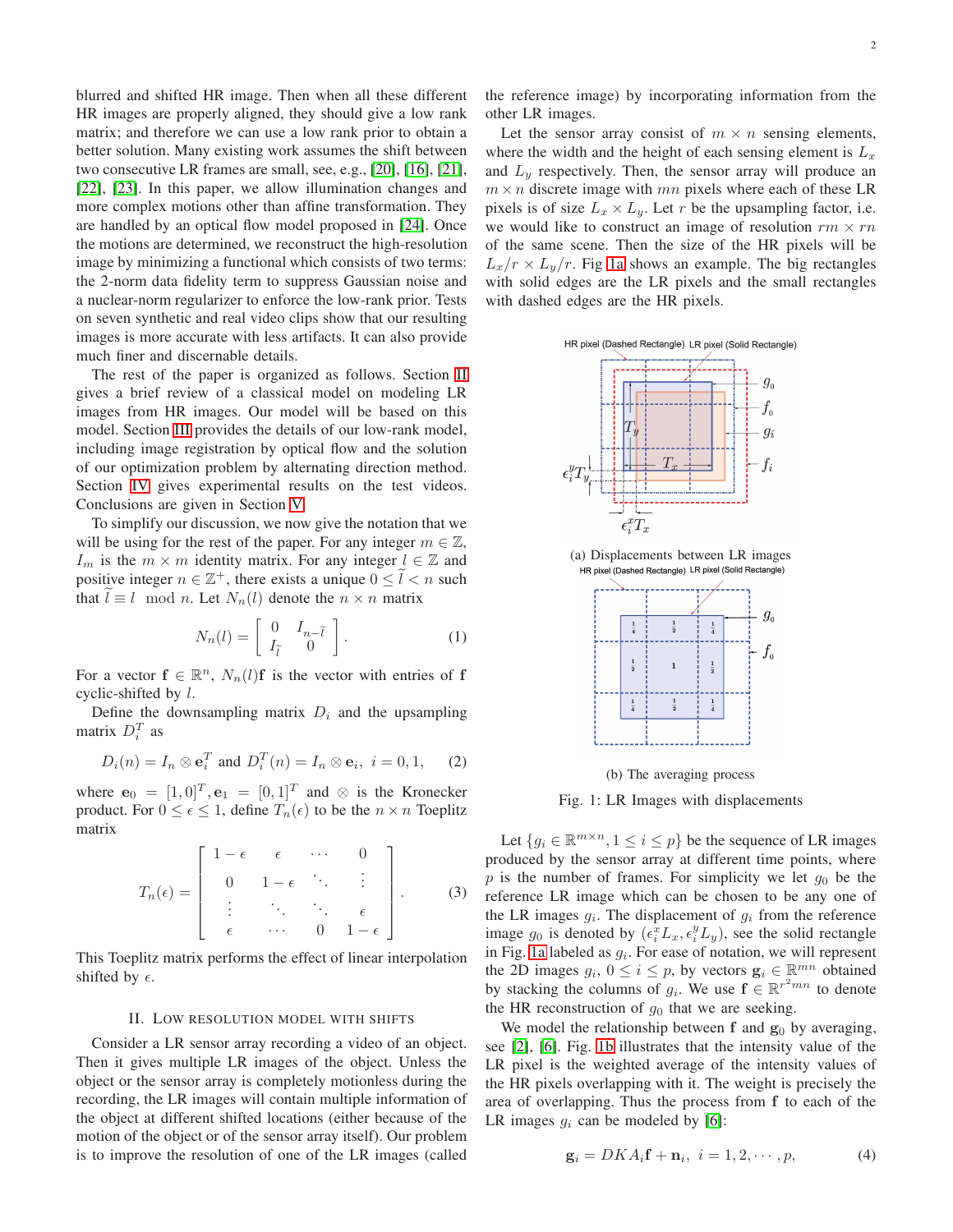where  $D = D_0(n) \otimes D_0(m) \in \mathbb{R}^{mn \times r^2 mn}$  is the downsam-pling matrix defined by [\(2\)](#page-1-2);  $K \in \mathbb{R}^{r^2mn \times r^2mn}$  is the average operator mentioned above;  $A_i \in \mathbb{R}^{r^2mn \times r^2mn}$  is the warping matrix which measures the displacement between  $g_i$  and  $g_0$ ; and  $n_i$  is the additive unknown noise. In this paper, we assume for simplicity the noise are Gaussian. Other noise models can be handled by choosing suitable data fidelity terms.

The warping matrix  $A_i$ ,  $1 \leq i \leq p$ , is to align the LR pixels in  $g_i$  at exactly the middle of the corresponding HR pixels in f, exactly like the  $g_0$  is w.r.t  $f_0$  in Fig. [1b.](#page-1-1) Once this alignment is done, the average operator  $K$ , which is just a blurring operator, can be written out easily. In fact, the 2D kernel (i.e. the point spread function) of K is given by  $vv^T$ , where  $v = [1/2, 1, \dots, 1, 1/2]^T$  with  $(r - 1)$  ones in the middle, see [\[2\]](#page-5-1). The  $A_i$  are more difficult to obtain. In the most ideal case where the motions are only translation of less than one HR pixel length and width,  $A_i$  can be modeled by  $A_i = T_n(\epsilon_i^x) \otimes T_m(\epsilon_i^y)$ , where  $T_n(\epsilon_i^x)$ ,  $T_m(\epsilon_i^y)$  are Toeplitz matrices given by [\(3\)](#page-1-3) with  $(\epsilon_i^x L_x, \epsilon_i^y L_y)$  being the horizontal and vertical displacements of  $g_i$ , see Fig. [1a](#page-1-1) and [\[6\]](#page-6-1). In reality, the changes between different LR frames are much more complicated. It can involve illumination changes and other complex non-planar motions. We will discuss the formation of  $A_i$  in more details in Subsections [III-A](#page-2-1) and [III-C.](#page-3-0)

## III. NUCLEAR MODEL

<span id="page-2-0"></span>Given [\(4\)](#page-1-4), a way to obtain f is to minimize the noise  $n_i$ by least-squares. However because  $D$  is singular, the problem is ill-posed. Regularization is necessary to make use of some priori information to choose the correct solution. A typical regularizer for solving this problem is *Total Variation* (TV) [\[15\]](#page-6-10). The TV model is well known for edge preserving and can give a reasonable solution for MFSR problems. However it assumes that the HR image is piecewise constant. This will produce some artifacts.

Instead we will develop a low-rank model for the problem. The main motivation is as follows. We consider each LR image  $g_i$  as a downsampled version of an HR image  $f_i$ . If all these HR images  $f_i$  are properly aligned with the HR image f, then they all should be the same exactly (as they are representing the same scene f). In particular, if  $A_i$  is the alignment matrix that aligns  $f_i$  with f, then the matrix  $[A_1f_1, A_2f_2, \ldots, A_nf_p]$ should be a low rank matrix (ideally a rank 1 matrix). Thus the rank of the matrix can be used as a prior.

In Subsection [III-A,](#page-2-1) we introduce our low-rank model in the case where the LR images are perturbed only by translations. Then in Subsection [III-B,](#page-3-1) we explain how to solve the model by the alternating direction method. In Subsection [III-C,](#page-3-0) we discuss how to modify the model when there are more complex motions or changes between the LR frames.

#### <span id="page-2-1"></span>*A. Decomposition of the warping matrices*

In order to introduce our model without too cumbersome notations, we assume first here that the displacements of the LR images from the reference frame are translations only. Let  $s_i^x L_x$  and  $s_i^y L_y$  be the horizontal and vertical displacements of  $g_i$  from  $g_0$ . (How to obtain  $s_i^x$  and  $s_i^y$  will be discussed in Subsection [III-C.](#page-3-0)) Since the width and height of one HR pixel are  $L_x/r$  and  $L_y/r$  respectively, the displacements are equivalent to  $rs_i^x$  HR pixel length and  $rs_i^y$  HR pixel width. We decompose  $rs_i^x$  and  $rs_i^y$  into the integral parts and fractional parts:

<span id="page-2-3"></span>
$$
rs_i^x = l_i^x + \epsilon_i^x, \ rs_i^y = l_i^y + \epsilon_i^y,\tag{5}
$$

where  $l_i^x$ ,  $l_i^y$  are integers and  $0 \leq \epsilon_i^x$ ,  $\epsilon_i^x < 1$ . Then the warping matrix can be decomposed as:

<span id="page-2-4"></span>
$$
A_i = C_i B_i,\tag{6}
$$

where  $B_i = N_n(l_i^x) \otimes N_m(l_i^y)$  is given by [\(1\)](#page-1-5) and  $C_i =$  $T_n(\epsilon_i^x) \otimes T_m(\epsilon_i^y)$  is given by [\(3\)](#page-1-3) [\[13\]](#page-6-8). Thus by letting  $\mathbf{f}_i = B_i \mathbf{f}$ ,  $1 \leq i \leq p$ , [\(4\)](#page-1-4) can be rewritten as

$$
\mathbf{g}_i = DKC_i \mathbf{f}_i + \mathbf{n}_i, \ i = 1, 2, \cdots, p. \tag{7}
$$

As mentioned in the motivation above, all these  $f_i$ , which are equal to  $B_i$ f, are integral shift from f. Hence if they are aligned correctly by an alignment matrix  $W_i$ , then the overlapping entries should be the same. Fig. [2](#page-2-2) is the 1D illustration of this idea. The  $W_i^x$  is the matrix that aligns  $f_i$  with f (in the x-direction) and the dark squares are the overlapping pixels and they should all be the same as the corresponding pixels in f.

<span id="page-2-2"></span>

Fig. 2: 1-D signals with integer displacements

<span id="page-2-5"></span>Mathematically,  $W_i$  is constructed as follows. Given the decomposition of  $rs_i^x$  and  $rs_i^y$  in [\(5\)](#page-2-3), let  $l^x_+ = \max_i\{0, l^x_i\}, l^y_+ =$  $\max_i\{0, l_i^y\}$ , and  $l^x = \max_i\{0, -l_i^x\}$ ,  $l^y = \max_i\{0, -l_i^y\}$ . Then

$$
W_i = W_i^x \otimes W_i^y. \tag{8}
$$

where

$$
W_i^x = \begin{bmatrix} 0_{l_+^x - l_i^x} & & & \\ & I_{rn-l_+^x - l_-^x} & & \\ & & 0_{l_-^x + l_i^x} \end{bmatrix},
$$
  

$$
W_i^y = \begin{bmatrix} 0_{l_+^y - l_i^y} & & & \\ & I_{rm-l_+^y - l_-^y} & & \\ & & 0_{l_-^y + l_i^y} \end{bmatrix}.
$$

Note that  $W_i$  nullifies the entries outside the overlapping part (i.e. outside the dark squares in Fig. [2\)](#page-2-2).

Ideally, the matrix  $[W_1f_1, W_2f_2, \cdots, W_pf_p]$  should be a rank-one matrix as every column should be a replicate of f in the overlapping region. In practice, it can be of low rank due to various reasons such as errors in measurements and noise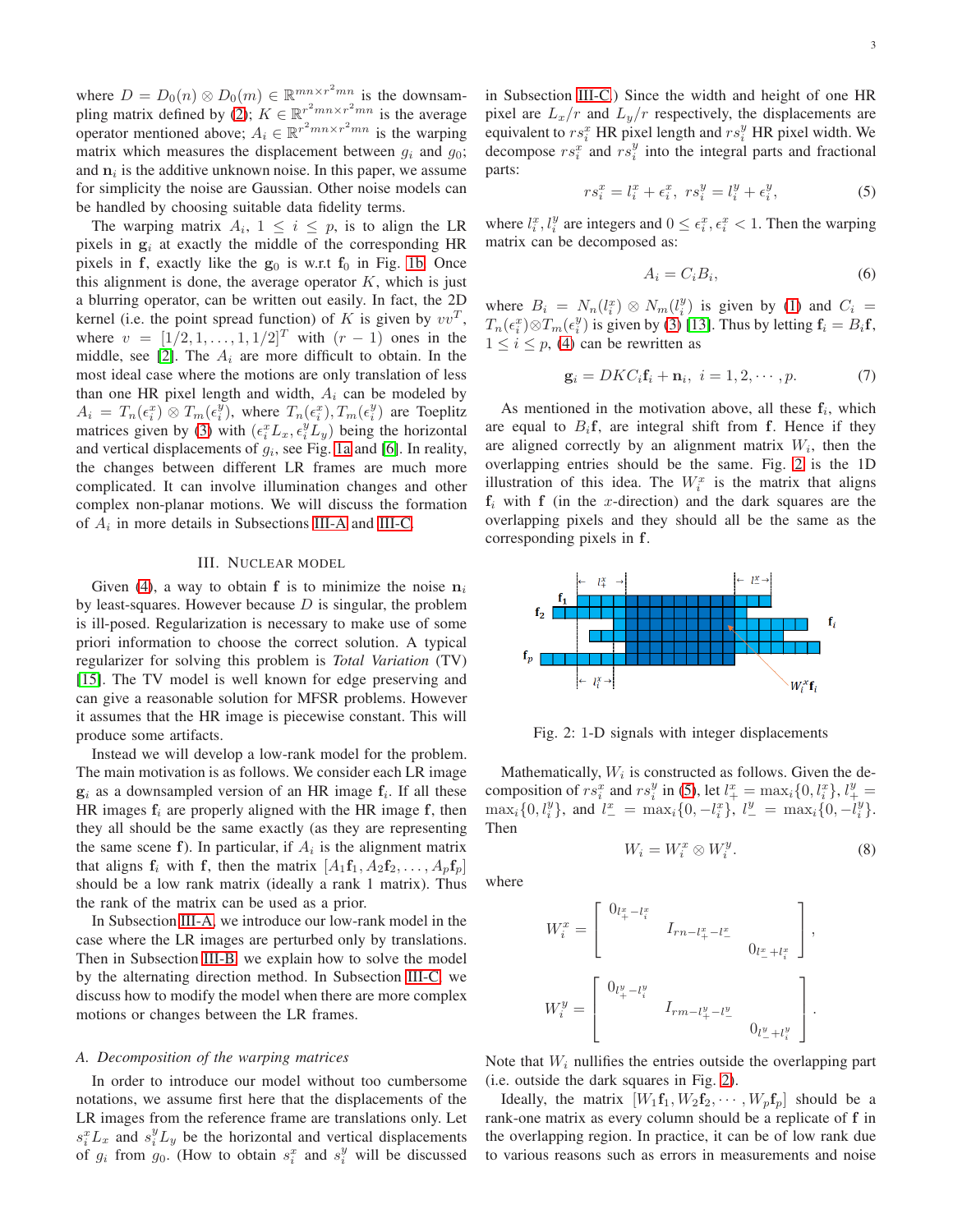$$
\min_{\mathbf{f}_1,\cdots,\mathbf{f}_p} \lambda \|W_1 \mathbf{f}_1, W_2 \mathbf{f}_2, \cdots, W_p \mathbf{f}_p\|_{*} + \frac{1}{2} \sum_{i=1}^p \|\mathbf{g}_i - DKC_i \mathbf{f}_i\|_2^2,
$$
\n(9)

where  $\|\cdot\|_*$  is the matrix nuclear norm and  $\lambda$  is the regularization parameter. We call our model [\(9\)](#page-3-2) the *nuclear model*. We remark that here we use the 2-norm data fidelity term because we assume the noise are Gaussian. It can be changed to another norm according to the noise type.

## <span id="page-3-1"></span>*B. Algorithm for solving the nuclear model*

We use *alternating direction method of multipliers* (ADMM) [\[26\]](#page-7-6) to solve the nuclear model. We replace  $\{W_i f_i\}_{i=1}^p$  in the model by variables  $\{h_i\}_{i=1}^p$ . Let  $H =$  $[\mathbf{h}_1, \mathbf{h}_2, \cdots, \mathbf{h}_p],$   $F = [\mathbf{f}_1, \mathbf{f}_2, \cdots, \mathbf{f}_p],$  and  $WF$  $[W_1\mathbf{f}_1, W_2\mathbf{f}_2, \cdots, W_p\mathbf{f}_p]$ . The *Augmented Lagrangian* of model [\(9\)](#page-3-2) is

$$
\mathcal{L}_{\lambda\rho}(H, F, \Lambda) = \lambda \|H\|_{*} + \frac{1}{2} \sum_{i=1}^{p} \|\mathbf{g}_{i} - DKC_{i}\mathbf{f}_{i}\|_{2}^{2} + \sum_{i=1}^{p} \langle \Lambda_{i}, \mathbf{h}_{i} - W_{i}\mathbf{f}_{i} \rangle + \frac{1}{2\rho} \|H - WF\|_{\mathcal{F}}^{2},
$$

where  $\Lambda = [\Lambda_1, \Lambda_2, \cdots, \Lambda_n]$  is the Lagrangian multiplier,  $\|\cdot\|$  $\Vert$   $\neq$  is the Frobenius norm, and  $\rho$  is an algorithm parameter.

To solve the nuclear model, it is equivalent to minimize  $\mathcal{L}_{\lambda\rho}$ , and we use ADMM [\[26\]](#page-7-6) to minimize it. The idea of the scheme is to minimize  $H$  and  $F$  alternatively by fixing the other, i.e., given the initial value  $F^0, \Lambda^0$ , let  $H^{k+1}$  =  $\arg\min_H \mathcal{L}_{\lambda\rho}(H, F^k, \Lambda^k)$ ,  $F^{k+1}$  =  $\arg \min_{F} \mathcal{L}_{\lambda \rho}(H^{k+1}, F, \Lambda^k)$ , where k is the iteration number. These two problems are convex problems. The *singular value threshold* (SVT) gives the solution of the H-subproblem. The  $F$ -subproblem is reduced to solving  $p$  linear systems. For a matrix X, the SVT of X is defined to be  $SVT_{\rho}(X)$  =  $U\Sigma_p^+V^T$  where  $X = U\Sigma V^T$  is the singular value decomposition (SVD) of X and  $\Sigma_p^+ = \max{\{\Sigma - \rho, 0\}}$ . We summarize the algorithm in Algorithm [1](#page-3-3) below. It is well-known that the algorithm is convergent if  $\rho > 0$  [\[26\]](#page-7-6).

<span id="page-3-3"></span>Algorithm 1 
$$
f \leftarrow (\{g_i, W_i, C_i\}, K, \lambda, \rho, \Lambda^0, F^0)
$$
  
\nfor  $k = 1, 2, 3, \cdots$  do  
\n $H^{k+1} = SVT_{\lambda\rho}(WF^k - \Lambda^k);$   
\nfor  $i = 1$  to p do  
\n $M_i = (DKC_i)^T DKC_i + \frac{1}{\rho} W_i^T W_i;$   
\n $f_i^{k+1} = (M_i)^{-1} ((DKC_i)^T g_i + W_i^T \Lambda_i^k + \frac{1}{\rho} W_i^T \mathbf{h}_i^{k+1});$   
\nend for  
\n $\Lambda^{k+1} = \Lambda^k + \frac{1}{\rho} (H^{k+1} - WF^{k+1});$   
\nend for  
\nOutput: f as the the average of the columns of  $F^k$ .

In Algorithm [1,](#page-3-3) the SVT operator involves the SVD of a matrix  $WF^k - \Lambda^k$ . The number of its columns is p, the number of LR frames, which is relatively small. Therefore the SVT <span id="page-3-2"></span>step is not time consuming. For the second subproblem, we need to solve p linear systems. The coefficient matrices contain some structures which help accelerating the calculation. The matrices  $D^T D$  and  $W_i^T W_i$  are diagonal matrices while K and  $C_i$  can be diagonalized by either FFT or DCT depending on the boundary conditions we choose, see [\[27\]](#page-7-7). In our tests, we always use periodic boundary conditions.

## <span id="page-3-0"></span>*C. Image registration and parameter selection*

In Algorithm [1,](#page-3-3) we assume that there are only translations between different LR frames. However there can be other complex motions and/or illumination changes in practice. We handle these by using the *Local All-Pass* (LAP) optical flow algorithm proposed in [\[24\]](#page-7-4). Given a set of all-pass filters  $\{\phi_j\}_{j=0}^N$  and  $\phi := \phi_0 + \sum_{j=1}^{N-1} c_j \phi_j$ , the optical flow  $\mathcal{M}_i$ of  $g_i$  is obtained by solving the following problem:

$$
\min_{\{c_1, \cdots, c_{N-1}\}} \sum_{l,k \in R} |\phi(k,l)g_i(x-k,y-l) - \phi(-k,-l)g_0(x-k,y-l)|^2,
$$

where R is a window centered at  $(x, y)$ . In our experiments, we followed the settings in the paper [\[24\]](#page-7-4), and let  $N = 6, R = 16$ and

$$
\begin{aligned}\n\phi_0(k,l) &= e^{-\frac{k^2 + l^2}{2\sigma^2}}, & \phi_1(k,l) &= k\phi_0(k,l), \\
\phi_2(k,l) &= l\phi_0(k,l), & \phi_3(k,l) &= (k^2 + l^2 - 2\sigma^2)\phi_0(k,l), \\
\phi_4(k,l) &= kl\phi_0(k,l), & \phi_5(k,l) &= (k^2 - l^2)\phi_0(k,l),\n\end{aligned}
$$

where  $\sigma = \frac{R+2}{4}$  and  $\phi$  is supported in  $[-R, R] \times [-R, R]$ . The coefficients  $c_n$  can be obtained by solving a linear system. The optical flow  $\mathcal{M}_i$  at  $(x, y)$  is then given by

$$
\mathcal{M}_i(x,y) = \left(\frac{2\sum_{k,l} k\phi(k,l)}{\sum_{k,l} \phi(k,l)}, \frac{2\sum_{k,l} l\phi(k,l)}{\sum_{k,l} \phi(k,l)}\right),
$$

which can be used to transform  $q_i$  back to the grid of  $q_0$ . In order to increase the speed by avoiding interpolation, here we consider only the integer part of the flow. Hence we get the *restored LR images*

<span id="page-3-4"></span>
$$
\tilde{g}_i(x,y) = g_i([\mathcal{M}_i](x,y)), \ i = 1,2,\cdots,p, \quad \forall (x,y) \in \Omega
$$
\n(10)

where  $[\mathcal{M}_i]$  is the integer part of the flow  $\mathcal{M}_i$  and  $\Omega$  is the image domain.

The optical flow handles complex motions and illumination changes and will restore the positions of pixels in  $g_i$  w.r.t  $g_0$ . To enhance the accuracy of the image registration, we further estimate if there are any translation that are unaccounted for after the optical flow. In particular, we assume that  $\tilde{g}_i$  may be displaced from  $g_0$  by a simple translation

<span id="page-3-5"></span>
$$
\mathcal{T}(x,y) = \left[ \begin{array}{c} x \\ y \end{array} \right] - \left[ \begin{array}{c} s_i^x \\ s_i^y \end{array} \right]. \tag{11}
$$

To estimate the displacement vector  $[s_i^x, s_i^y]^T$ , we use the Marquardt-Levenberg algorithm proposed in [\[28\]](#page-7-8). It aims to minimize the squared error

$$
E(\tilde{g}_i, g_0) = \sum_{(x,y)\in\Omega} [\tilde{g}_i(\mathcal{T}(x,y)) - g_0(x,y)]^2.
$$
 (12)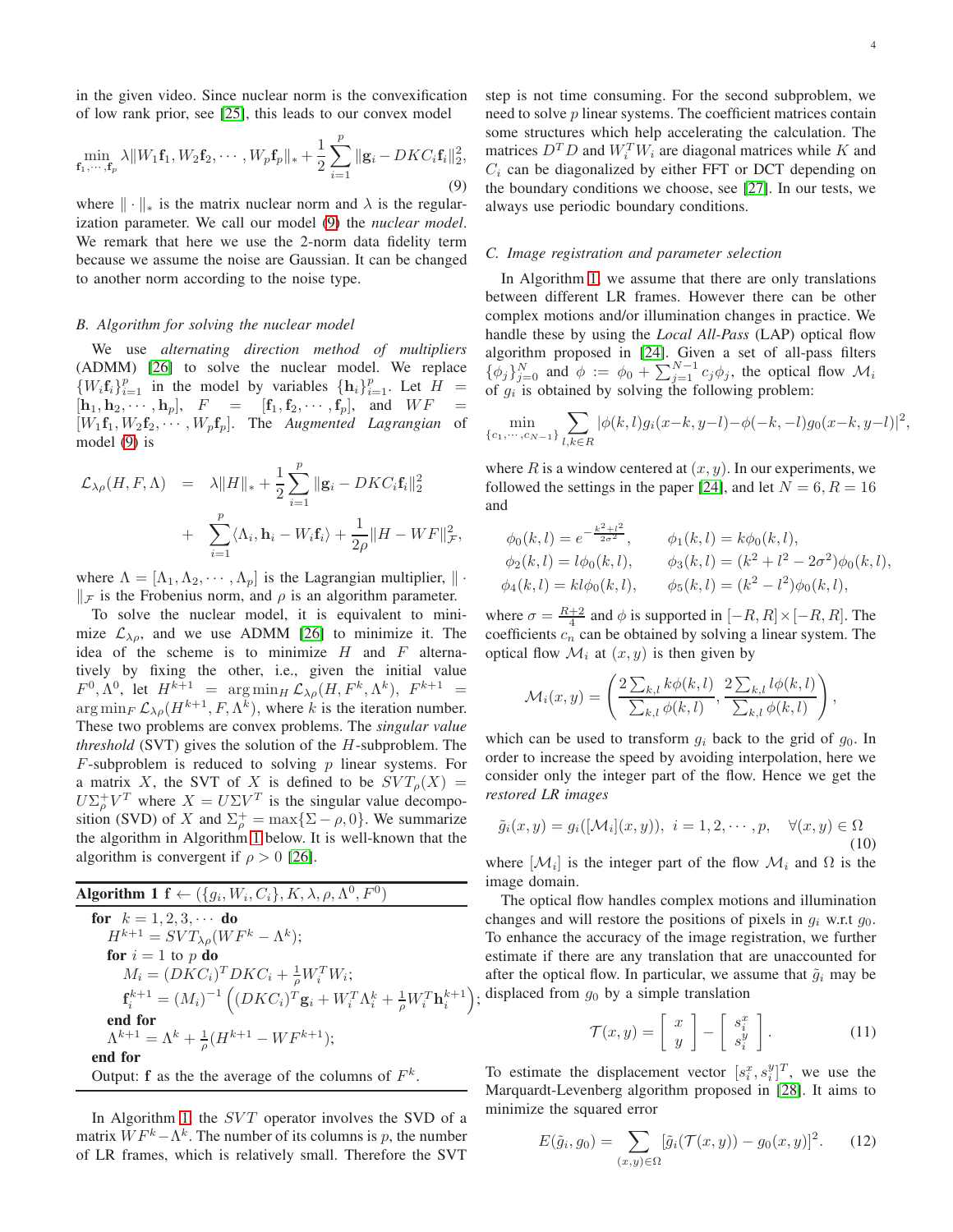The detail implementation of this algorithm can be found in [\[6,](#page-6-1) Algorithm 3]. After obtaining  $[s_i^x, s_i^y]$ , then by [\(6\)](#page-2-4) and [\(8\)](#page-2-5), we can construct the matrices  $C_i$  and  $W_i$  for our nuclear model [\(9\)](#page-3-2).

Before giving out the whole algorithm, there remains the problem about parameters selection. There are two parameters to be determined:  $\lambda$  the regularization parameter and  $\rho$  the algorithm (ADMM) parameter. We need to tune these two parameters in practice such that the two subproblems can be solved effectively and accurately. Theoretically,  $\rho$  will not affect the minimizer of the model but only the convergence of the algorithm [\[26\]](#page-7-6). However in order to get an effective algorithm, it should not be set very small. For  $\lambda$ , we use the following empirical formula to approximate it in each iteration [\[17\]](#page-6-12),

$$
\lambda \approx \frac{1/2 \sum_{i=1}^{p} \|\widetilde{\mathbf{g}}_i - DKC_i \mathbf{f}_i^k\|^2}{\|W_1 \mathbf{f}_1^k, W_2 \mathbf{f}_2^k, \cdots, W_p \mathbf{f}_p^k\|_*},
$$
(13)

where  $f_i^k$  is the estimation of  $f_i$  in the k-th iteration. The formula may not give the best  $\lambda$  but can largely narrow its scope. We then use trial and error to get the best parameter. We give out the full algorithm for our model below.

<span id="page-4-1"></span>

| <b>Algorithm 2</b> $f \leftarrow (\{g_i\}, i_0, K, \Lambda^0, F^0, \lambda, \rho)$ |  |  |  |  |  |  |  |  |  |  |
|------------------------------------------------------------------------------------|--|--|--|--|--|--|--|--|--|--|
|------------------------------------------------------------------------------------|--|--|--|--|--|--|--|--|--|--|

for  $i = 0, 1, 2, \cdots p$  do

Compute  $\tilde{g}_i(x, y)$  from [\(10\)](#page-3-4);

Compute  $s_i^x$  and  $s_i^y$  in [\(11\)](#page-3-5) by using the Marquardt-Levenberg algorithm in [\[6,](#page-6-1) Algorithm 3]

Compute the warping matrices  $C_i$  and  $W_i$ , according to [\(6\)](#page-2-4) and [\(8\)](#page-2-5);

end for

Apply Algorithm [1](#page-3-3) to compute the HR images  $f \leftarrow$  $\left(\{\widetilde{g}_i, W_i, C_i\}, K, \lambda, \rho, \Lambda^0, F^0\right);$ Output f.

### IV. NUMERICAL EXPERIMENTS

<span id="page-4-0"></span>In this section, we illustrate the effectiveness of our algorithm by comparing it with 3 different variational methods on 7 synthetic videos and real videos. Chan *et al*. [\[13\]](#page-6-8) applied wavelet analysis to MFSR problem and then developed an iterative approach by using tight-frame wavelet filters [\[6\]](#page-6-1). We refer their model as *Tight Frame* model (TF). Li, Dai and Shen [\[17\]](#page-6-12) proposed the *Sparse Directional Regularization* model (SDR) where they used  $l_1$  norm of the geometric tight-framelet coefficients as the regularizer and the adaptively-mimicking  $l_1$  and  $l_2$  norms as the data fidelity term. Ma *et al.* [\[12\]](#page-6-7) introduced an expectation-maximization (EM) framework to the Bayessian approach of Liu and Sun [\[11\]](#page-6-6). They also tackled motion blur in their paper. We refer it as the MAP model. We will compare our Algorithm [2](#page-4-1) (the nuclear model) with these three methods. The sizes of the videos we used are listed in Table [I.](#page-5-5) The CPU timing of all methods are also listed there. Except for one case (Eia with  $r = 2$ ) our model is the fastest, see the boldfaced numbers there.

There is one parameter for the TF model—a thresholding parameter  $\eta$  which controls the registration quality of the restored LR images  $\tilde{g}_i$  (see [\(10\)](#page-3-4)). If the PSNR value between  $\tilde{g}_i$  and the reference image  $g_0$  are smaller than  $\eta$ , it will discard  $\tilde{g}_i$  in the reconstruction. We apply *trial and error* method to choose the best  $\eta$ . For the SDR method, we use the default setting in the paper [\[17\]](#page-6-12). Hence the parameters are selected automatically by the algorithm. The TF model, the SDR model and the nuclear model are applied to  $\tilde{g}_i$ , i.e. we use the same optical flow algorithm [\[24\]](#page-7-4) for these three models. For the MAP model, it utilized an optical flow algorithm from Liu [\[29\]](#page-7-9). Following the paper, the optical flow parameter  $\alpha$  is very small. We also apply *trail and error* method to tune it.

All the videos used in the tests as well as the results are available at: [http://www.math.cuhk.edu.hk/~rchan/paper/](http://www.math.cuhk.edu.hk/~rchan/paper/super-resolution/experiments.html) [super-resolution/experiments.html](http://www.math.cuhk.edu.hk/~rchan/paper/super-resolution/experiments.html)

## *A. Synthetic videos*

We start from a given HR image  $f^*$ , see e.g. the boat image in Fig. [3f.](#page-6-15) We translate and rotate  $f^*$  with known parameters and also change their illuminations by different scales. Then we downsample these frames with the given factor  $r = 2$  or  $r = 4$  to get our LR frames  $\{g_i\}_{i=1}^p$ . We take  $p = 17$ , and Gaussian noise of ratio 5% is added to each LR frame.

After we reconstruct the HR image f by a method, we compare it with the true solution  $f^*$  using two popular error measurements. The first one is *peak signal-to-noise ratio* (PSNR) and the second one is *structural similarity* (SSIM) [\[30\]](#page-7-10). For two signals  $\mathbf{x} = (x_1, x_2, \dots, x_n)^T$  and  $\mathbf{y} = (y_1, y_2, \dots, y_n)^T$ , they are defined by

$$
PSNR(\mathbf{x}, \mathbf{y}) = 10 \log_{10} \left( \frac{d^2}{\|\mathbf{x} - \mathbf{y}\|^2/n} \right),
$$
  
\n
$$
SSIM(\mathbf{x}, \mathbf{y}) = \frac{(2\mu_x \mu_y + c_1)(2\sigma_{xy} + c_2)}{(\mu_x^2 + \mu_y^2 + c_1)(\sigma_x^2 + \sigma_y^2 + c_2)},
$$

where d is the dynamic range of x, y and  $\mu_x$ ,  $\mu_y$  are the mean values of x and y;  $\sigma_x$ ,  $\sigma_y$  are the variances of x and y;  $\sigma_{xy}$  is the covariance of x and y;  $c_i$ ,  $i = 1, 2$  are constants related to *d*, which are typically set to be  $c_1 = (0.01d)^2, c_2 = (0.03d)^2$ . Because of the motions, we do not have enough information to reconstruct f near the boundary; hence this part of f will not be accurate. Thus we restrict the comparison within the overlapping area of all LR images.

Table [II](#page-6-16) gives the PSNR values and SSIM values of the reconstructed HR images f from the boat and the bridge videos. The results show that our model gives much more accurate f for both upsampling factor  $r = 2$  and 4, see the boldfaced values there. The improvement is significant when comparing to the other three models, e.g. at least 1.6dB in PSNR for the boat video when  $r = 2$ . From Table [I,](#page-5-5) we also see that our method is the fastest. To compare the images visually, we give the results and their zoom-ins for the boat video in Figs. [3–](#page-6-15)[5.](#page-8-0) The results for the bridge video are similar and therefore omitted. Fig. [3](#page-6-15) shows the boat reconstructions for  $r = 2$ . We notice that the TF model loses many fine details, e.g., the ropes of the mast. The MAP model produces some distortion on the edges and is sensitive to the noise; and the SDR model contains some artifacts along the edges. One can see the difference more clearly from the zoom-in images in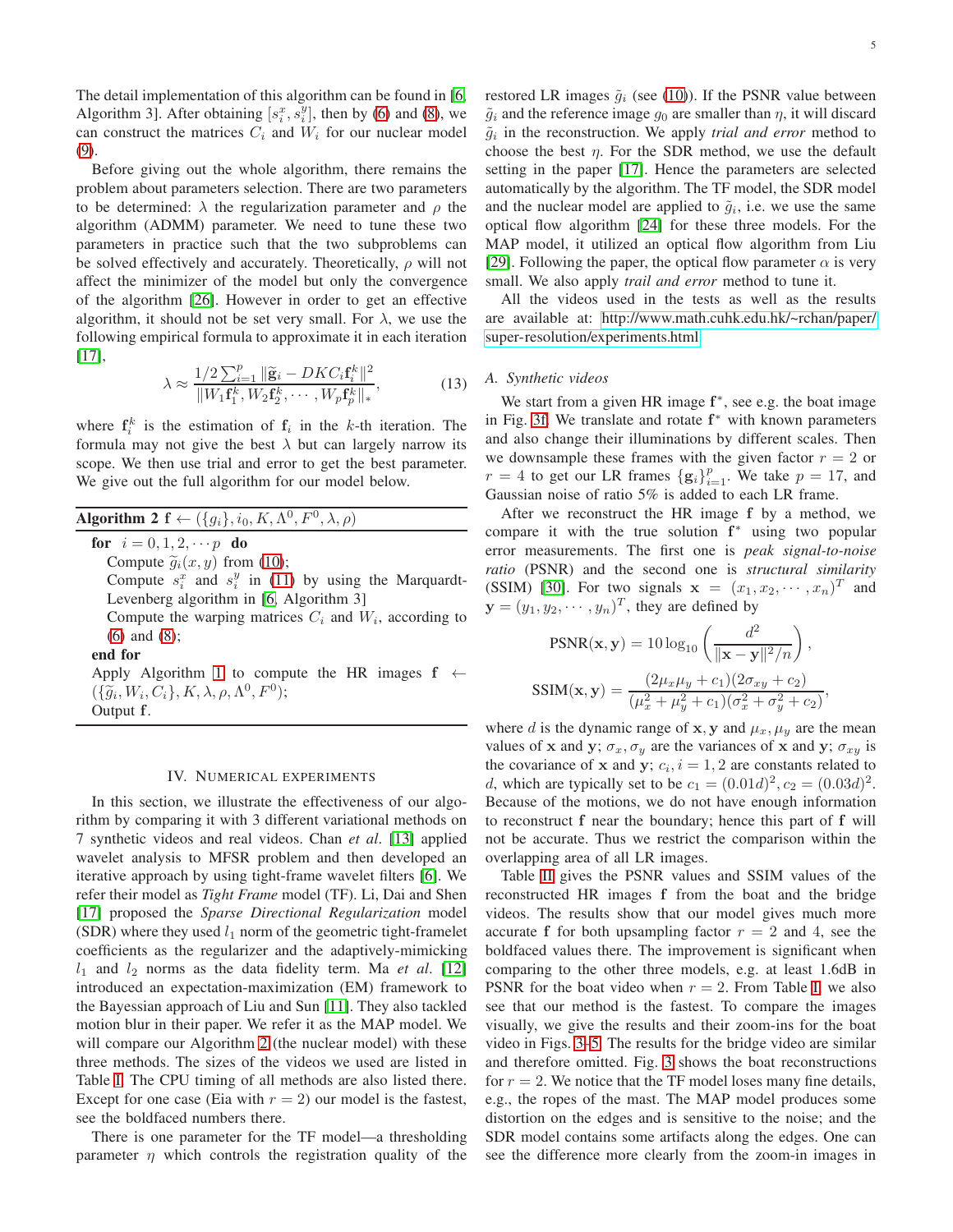<span id="page-5-5"></span>

|               |        | Size of data |       | Factor           | CPU time (in seconds) |            |            |         |  |
|---------------|--------|--------------|-------|------------------|-----------------------|------------|------------|---------|--|
|               | Height | Width        | Frame | $\boldsymbol{r}$ | TF                    | <b>MAP</b> | <b>SDR</b> | Nuclear |  |
| Boat          | 240    | 240          | 17    | $\overline{c}$   | 3470                  | 252        | 119        | 78      |  |
| <b>B</b> oat  | 120    | 120          | 17    | 4                | 18518                 | 212        | 124        | 67      |  |
| <b>Bridge</b> | 240    | 240          | 17    | 2                | 3954                  | 261        | 127        | 87      |  |
| <b>Bridge</b> | 120    | 120          | 17    | 4                | 22641                 | 209        | 125        | 63      |  |
| Text          | 57     | 49           | 21    | $\overline{c}$   | 1583                  | 23         | 7.6        | 6.1     |  |
| Text          | 57     | 49           | 21    | 4                | 10601                 | 42         | 19         | 10      |  |
| Disk          | 57     | 49           | 19    | 2                | 1243                  | 21         | 7.4        | 5.4     |  |
| Disk          | 57     | 49           | 19    | 4                | 13469                 | 40         | 19         | 10      |  |
| Alpaca        | 96     | 128          | 21    | 2                | 2146                  | 59         | 21         | 16      |  |
| Alpaca        | 96     | 128          | 21    | $\overline{4}$   | 25233                 | 188        | 105        | 57      |  |
| Eia           | 90     | 90           | 16    | $\overline{c}$   | 1854                  | 33         | 8.2        | 8.8     |  |
| Eia           | 90     | 90           | 16    | $\overline{4}$   | 36034                 | 61         | 56         | 26      |  |
| <b>Books</b>  | 288    | 352          | 21    | 2                | 9265                  | 614        | 830        | 606     |  |

TABLE I: Size of each data set and CPU time for all models.

Fig. [4.](#page-7-11) We also give the zoom-in results for  $r = 4$  in Fig. [5.](#page-8-0) We can see that the nuclear model produces more details and less artifacts than the other three models.

## *B. Real videos*

In the following, experiments on real videos are carried out. Four videos "Text", "Disk", "Alpaca" and "Eia" are downloaded from the website:

[https://users.soe.ucsc.edu/~milanfar/software/sr-datasets.html.](https://users.soe.ucsc.edu/~milanfar/software/sr-datasets.html) The basic information of these videos are listed in Table [I.](#page-5-5) We see that they are very low-resolution videos. Fig. [6](#page-8-1) shows the reference LR images for these videos. It is difficult to discern most of the letters from the reference images.

The first test video is the "Text Video". The results are shown in Fig. [7.](#page-9-0) We see that the TF model produces blurry reconstructions. The images by the MAP model have obvious distortions. We also see that for the SDR model, some of the letters are coalesced, e.g. the word "film". The results of the nuclear model is better. One can easily tell each word and there are no obvious artifacts for the letters.

The second video is the "Disk Video", which contains 26 gray-scale images with the last 7 ones being zoom-in images. So we only use the first 19 frames in our experiment. The results are shown in Fig. [8.](#page-9-1) The TF model again produces blurry reconstructions. The MAP results are better but still blurry. The SDR results have some artifacts especially in the word "DIFFERENCE". Our results are the best ones with each letter being well reconstructed, especially when  $r = 2$ .

The third video is the "Alpaca Video", and the results are shown in Fig. [9.](#page-10-0) When  $r = 2$ , the word "Service" are not clear from the TF model, the MAP model and the SDR model. When  $r = 4$ , the resulting images from all models are improved and the phrase "University Food Service" is clearer. However we can see that our nuclear model still gives the best reconstruction.

The fourth video is the "Eia Video" which show a testing image. There are some concentric circles labeled with different numbers in decreasing sizes. The results for  $r = 4$  are shown in Fig. [10.](#page-10-1) Our method gives an image where one can discern the number up to "500" with almost no artifacts while all the other methods can discern up to "200" at best with some

noise or edge artifacts. This example clearly demonstrates the effectiveness of our model in MFSR.

The last video is a color video which is used in the tests in [\[14\]](#page-6-9), [\[6\]](#page-6-1). It contains 257 color frames. We take the 100-th frame to be the reference frame, see the leftmost figure in Fig. [11.](#page-11-0) Frame 90 to frame 110 in the video are used as LR images to enhance the reference image. We transform the RGB images into the Ycbcr color space, and then apply the algorithms to each color channel. Then we transform the resulting HR images back to the RGB color space. Figs. [11](#page-11-0) and [12](#page-11-1) show the zoom-in patches of the resulting images by different models. In Fig. [11,](#page-11-0) the patch shows a number "98" on the spine of a book. We see that the TF model gives a reasonable result when compared with MAP and SDR. However, our nuclear model gives the clearest "98" with very clean background. Fig. [12](#page-11-1) shows the spines of two other books: "Fourier Transforms" and "Digital Image Processing". Again, we see that our nuclear model gives the best reconstruction of the words with much less noisy artifacts.

## V. CONCLUSION

<span id="page-5-4"></span>In this paper, we proposed an effective algorithm to reconstruct a high-resolution image using multiple low-resolution images from video clips. The LR images are first registered to the reference frame by using an optical flow. Then a lowrank model is used to reconstruct the high-resolution image by making use of the overlapping information between different LR images. Our model can handle complex motions and illumination changes. Tests on synthetic and real videos show that our model can reconstruct an HR image with much more details and less artifacts.

#### **REFERENCES**

- <span id="page-5-0"></span>[1] R. Tsai and T. Huang, "Multiframe image restoration and registration," *Advances in computer vision and Image Processing*, vol. 1, no. 2, pp. 317–339, 1984.
- <span id="page-5-1"></span>[2] N. Bose and K. Boo, "High-resolution image reconstruction with multisensors," *International Journal of Imaging Systems and Technology*, vol. 9, no. 4, pp. 294–304, 1998.
- <span id="page-5-2"></span>[3] P. M. Shankar and M. A. Neifeld, "Sparsity constrained regularization for multiframe image restoration," *JOSA A*, vol. 25, no. 5, pp. 1199– 1214, 2008.
- <span id="page-5-3"></span>[4] L. Shen and Q. Sun, "Biorthogonal wavelet system for high-resolution image reconstruction," *Signal Processing, IEEE Transactions on*, vol. 52, no. 7, pp. 1997–2011, 2004.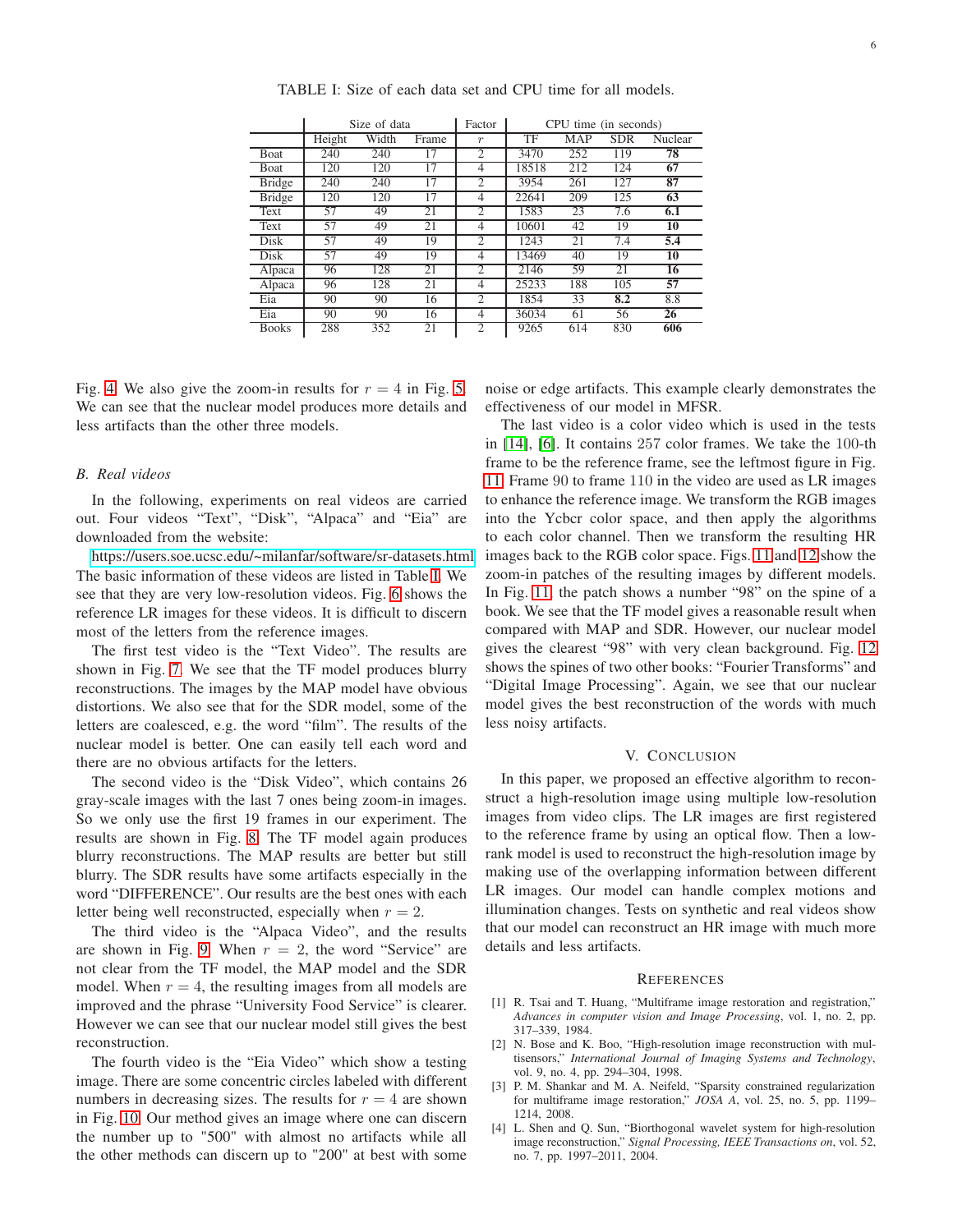TABLE II: PSNR and SSIM values for the "Boat" and "Bridge" videos.

| Upsampling factor $r = 2$ |             |      |      |            | Upsampling factor $r = 4$ |      |      |      |         |
|---------------------------|-------------|------|------|------------|---------------------------|------|------|------|---------|
|                           |             | TF   | MAP  | <b>SDR</b> | Nuclear                   | TF   | MAP  | SDR  | Nuclear |
| Boat                      | <b>PSNR</b> | 18.7 | 253  | 28.2       | 29.8                      | 20.7 | 23.6 |      | 27.5    |
|                           |             | 1.69 | 70   | 0.80       | 0.83                      | D 69 | በ 67 | 172  | 0.77    |
| <b>Bridge</b>             | <b>PSNR</b> | 20.7 | 23.6 | 27 O       | 27.5                      | 20.1 | 22 A | 24 1 | 25.0    |
|                           |             | ) 69 | 0.67 | በ 72       | በ 77                      | ) 53 |      | רח ( | 272     |

<span id="page-6-16"></span><span id="page-6-15"></span>





(d) SDR (e) Nuclear (f) True HR image

Fig. 3: Comparison of different algorithms on "Boat" image with upsampling factor  $r = 2$ . (a) The reference LR image. (b) Result of the TF model [\[6\]](#page-6-1). (c) Result of the MAP model [\[12\]](#page-6-7). (d) Result of the SDR model [\[17\]](#page-6-12). (e) Result of our nuclear model ( $\lambda = 1, \rho = 400$ ). (f) True HR image.

- <span id="page-6-0"></span>[5] S. Farsiu, M. Elad, and P. Milanfar, "Multiframe demosaicing and superresolution of color images," *IEEE Transactions on Image Processing*, vol. 15, no. 1, pp. 141–159, 2006.
- <span id="page-6-1"></span>[6] R. H. Chan, Z. Shen, and T. Xia, "A framelet algorithm for enhancing video stills," *Applied and Computational Harmonic Analysis*, vol. 23, no. 2, pp. 153–170, 2007.
- <span id="page-6-2"></span>[7] Y. Lu, L. Shen, and Y. Xu, "Multi-parameter regularization methods for high-resolution image reconstruction with displacement errors," *Circuits and Systems I: Regular Papers, IEEE Transactions on*, vol. 54, no. 8, pp. 1788–1799, 2007.
- <span id="page-6-3"></span>[8] L. Duponchel, P. Milanfar, C. Ruckebusch, and J.-P. Huvenne, "Superresolution and raman chemical imaging: From multiple low resolution images to a high resolution image," *analytica chimica acta*, vol. 607, no. 2, pp. 168–175, 2008.
- <span id="page-6-4"></span>[9] H. Takeda, P. Milanfar, M. Protter, and M. Elad, "Super-resolution without explicit subpixel motion estimation," *IEEE Transactions on Image Processing*, vol. 18, no. 9, pp. 1958–1975, 2009.
- <span id="page-6-5"></span>[10] C. M. Bishop, A. Blake, and B. Marthi, "Super-resolution enhancement of video," in *Proc. Artificial Intelligence and Statistics*, vol. 2. Key West, FL, USA, 2003.
- <span id="page-6-6"></span>[11] C. Liu and D. Sun, "On bayesian adaptive video super resolution," *Pattern Analysis and Machine Intelligence, IEEE Transactions on*, vol. 36, no. 2, pp. 346–360, 2014.
- <span id="page-6-7"></span>[12] Z. Ma, R. Liao, X. Tao, L. Xu, J. Jia, and E. Wu, "Handling motion blur

in multi-frame super-resolution," in *2015 IEEE Conference on Computer Vision and Pattern Recognition (CVPR)*, June 2015, pp. 5224–5232.

- <span id="page-6-8"></span>[13] R. H. Chan, T. F. Chan, L. Shen, and Z. Shen, "Wavelet algorithms for high-resolution image reconstruction," *SIAM Journal on Scientific Computing*, vol. 24, no. 4, pp. 1408–1432, 2003.
- <span id="page-6-9"></span>[14] R. H. Chan, S. D. Riemenschneider, L. Shen, and Z. Shen, "Tight frame: an efficient way for high-resolution image reconstruction," *Applied and Computational Harmonic Analysis*, vol. 17, no. 1, pp. 91–115, 2004.
- <span id="page-6-10"></span>[15] L. I. Rudin, S. Osher, and E. Fatemi, "Nonlinear total variation based noise removal algorithms," *Physica D: Nonlinear Phenomena*, vol. 60, no. 1, pp. 259–268, 1992.
- <span id="page-6-11"></span>[16] S. Farsiu, M. D. Robinson, M. Elad, and P. Milanfar, "Fast and robust multiframe super resolution," *Image processing, IEEE Transactions on*, vol. 13, no. 10, pp. 1327–1344, 2004.
- <span id="page-6-12"></span>[17] Y.-R. Li, D.-Q. Dai, and L. Shen, "Multiframe super-resolution reconstruction using sparse directional regularization," *Circuits and Systems for Video Technology, IEEE Transactions on*, vol. 20, no. 7, pp. 945–956, 2010.
- <span id="page-6-13"></span>[18] X. Chen and C. Qi, "A single-image super-resolution method via lowrank matrix recovery and nonlinear mappings," in *Image Processing (ICIP), 2013 20th IEEE International Conference on*, Sept 2013, pp. 635–639.
- <span id="page-6-14"></span>[19] C. Jin, N. Y. J., and A. A., "Video super-resolution using low rank matrix completion," *Image Processing (ICIP), 2013 20th IEEE International*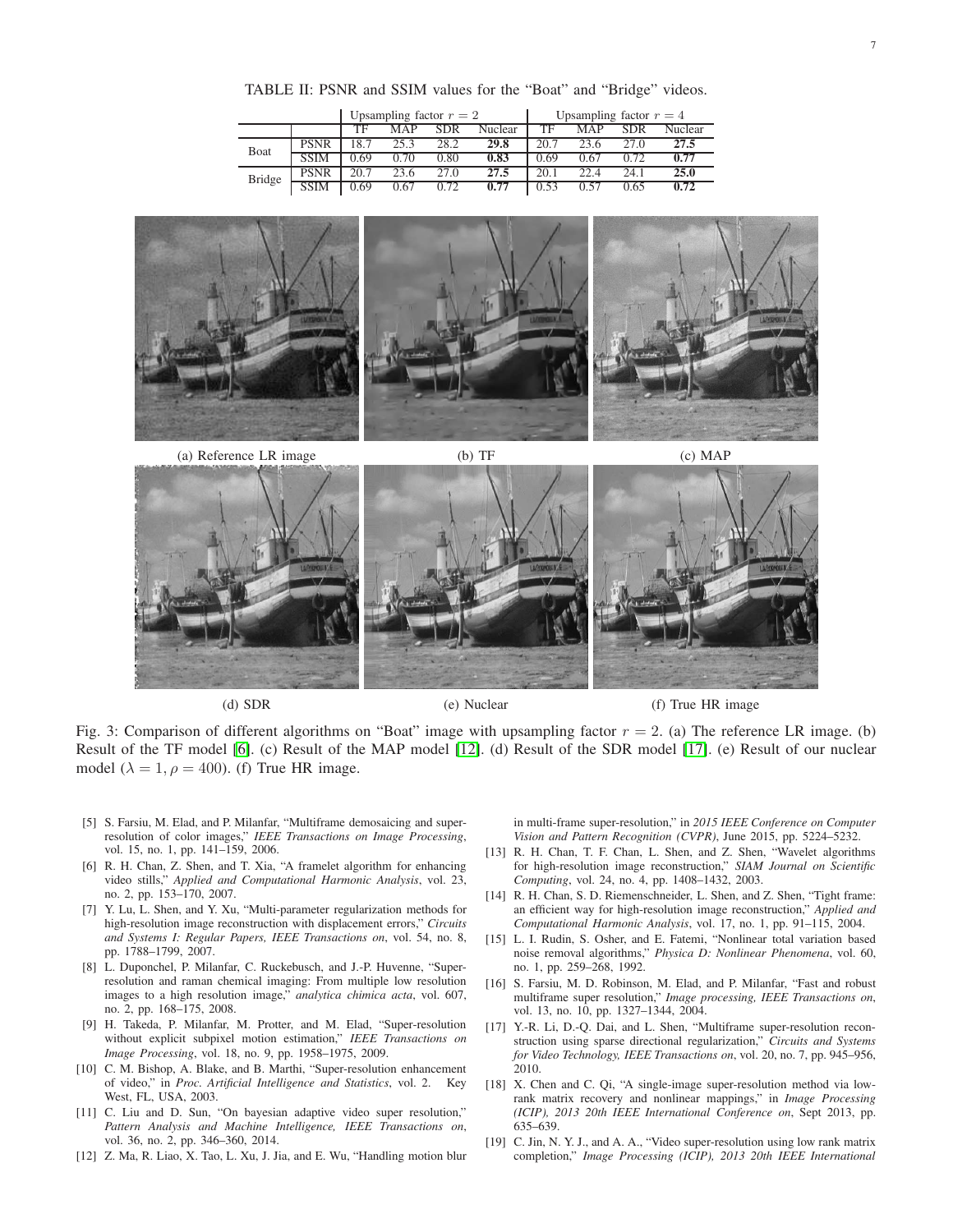<span id="page-7-11"></span>

(a) Original HR image (b) TF (c) MAP

(d) SDR (e) Nuclear (f) True HR image

Fig. 4: Zoomed-in comparison of different algorithms on "Boat" image for  $r = 2$ . (a) The zoom-in part in the HR image. (b) Result of the TF model [\[6\]](#page-6-1). (c) Result of the MAP model [\[12\]](#page-6-7). (d) Result of the SDR model [\[17\]](#page-6-12). (e) Result of our nuclear model ( $\lambda = 1$ ,  $\rho = 400$ ). (f) Zoomed-in original HR image.

*Conference on*, 2013.

- <span id="page-7-0"></span>[20] Y. Altunbasak, A. Patti, and R. Mersereau, "Super-resolution still and video reconstruction from mpeg-coded video," *Circuits and Systems for Video Technology, IEEE Transactions on*, vol. 12, no. 4, pp. 217–226, Apr 2002.
- <span id="page-7-1"></span>[21] C. Wang, P. Xue, and W. Lin, "Improved super-resolution reconstruction from video," *Circuits and Systems for Video Technology, IEEE Transactions on*, vol. 16, no. 11, pp. 1411–1422, 2006.
- <span id="page-7-2"></span>[22] B. Narayanan, R. C. Hardie, K. E. Barner, and M. Shao, "A computationally efficient super-resolution algorithm for video processing using partition filters," *Circuits and Systems for Video Technology, IEEE Transactions on*, vol. 17, no. 5, pp. 621–634, 2007.
- <span id="page-7-3"></span>[23] M. V. W. Zibetti and J. Mayer, "A robust and computationally efficient simultaneous super-resolution scheme for image sequences," *Circuits and Systems for Video Technology, IEEE Transactions on*, vol. 17, no. 10, pp. 1288–1300, 2007.
- <span id="page-7-4"></span>[24] C. Gilliam and T. Blu, "Local all-pass filters for optical flow estimation," in *IEEE International Conference on Acoustics, Speech and Signal Processing*, 2015.
- <span id="page-7-5"></span>[25] E. J. Candès, X. Li, Y. Ma, and J. Wright, "Robust principal component analysis?" *Journal of the ACM (JACM)*, vol. 58, no. 3, p. 11, 2011.
- <span id="page-7-6"></span>[26] S. Boyd, N. Parikh, E. Chu, B. Peleato, and J. Eckstein, "Distributed optimization and statistical learning via the alternating direction method of multipliers," *Foundations and Trends* ® *in Machine Learning*, vol. 3, no. 1, pp. 1–122, 2011.
- <span id="page-7-7"></span>[27] M. K. Ng, R. H. Chan, and W.-C. Tang, "A fast algorithm for deblurring models with neumann boundary conditions," *SIAM Journal on Scientific Computing*, vol. 21, no. 3, pp. 851–866, 1999.
- <span id="page-7-8"></span>[28] P. Thevenaz, U. E. Ruttimann, and M. Unser, "A pyramid approach to subpixel registration based on intensity," *Image Processing, IEEE Transactions on*, vol. 7, no. 1, pp. 27–41, 1998.
- <span id="page-7-9"></span>[29] C. Liu, "Beyond pixels: exploring new representations and applications for motion analysis," Ph.D. dissertation, Citeseer, 2009.

<span id="page-7-10"></span>[30] Z. Wang, A. C. Bovik, H. R. Sheikh, and E. P. Simoncelli, "Image quality assessment: from error visibility to structural similarity," *IEEE Transactions on Image Processing*, vol. 13, no. 4, pp. 600–612, April 2004.



Rui Zhao received the B.S. degree in applied mathematics from Tsinghua University, Beijing, China in 2008, the M.S. degree in applied mathematics from Tsinghua University, Beijing, China in 2011. He is now a PhD student of Chinese University of Hong Kong. His main research area is image processing.



Raymond H. Chan is a SIAM Fellow and SIAM Council Member. He is Choh-Ming Li Professor of Chinese University of Hong Kong and Chairman of Department of Mathematicsis, Chinese University of Hong Kong. His research interests include numerical linear algebra and image processing problems.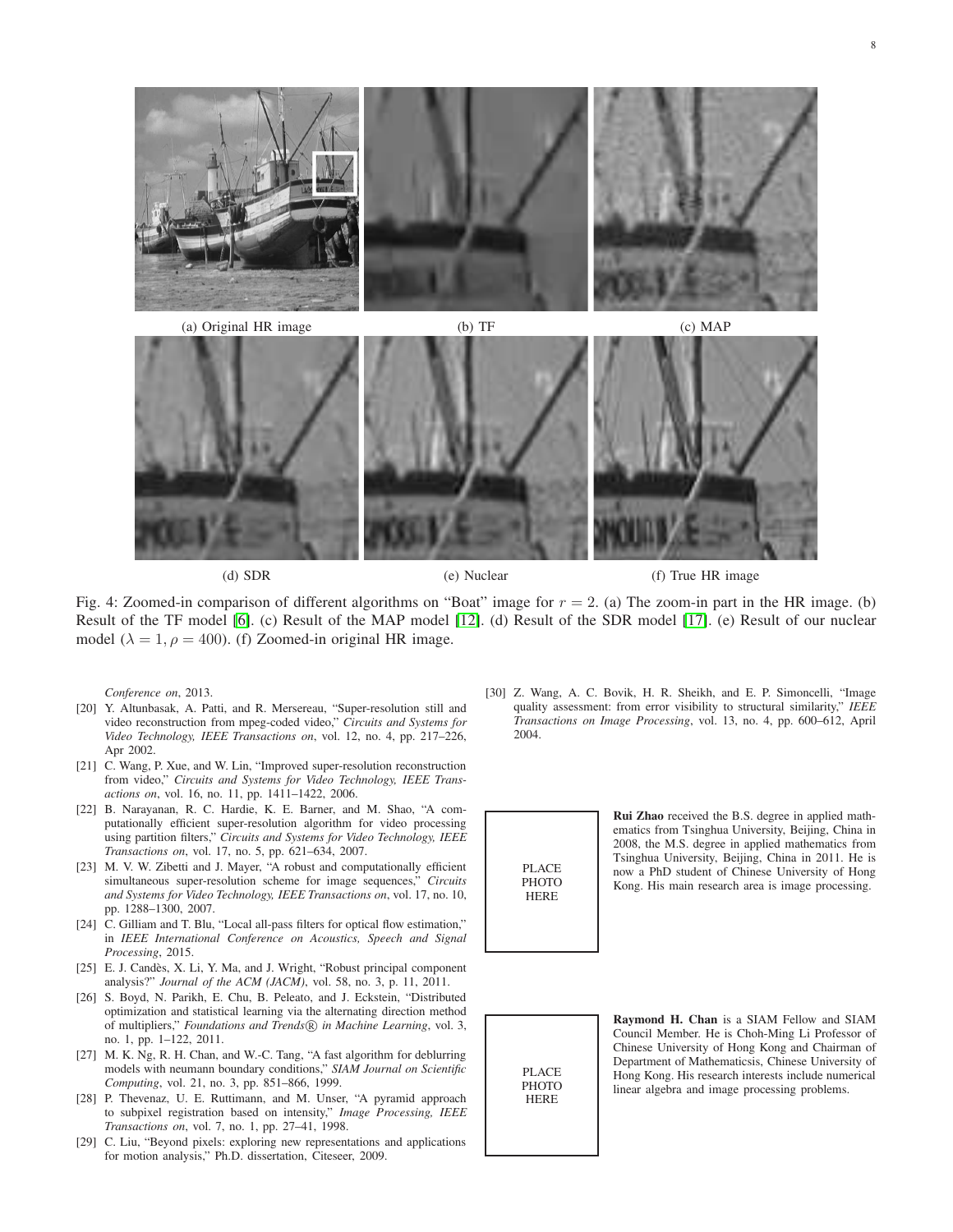<span id="page-8-0"></span>

(d) SDR (e) Nuclear (f) True HR image

Fig. 5: Zoom-in comparison of different algorithms on "Boat" image for  $r = 4$ . (a) The reference LR image. (b) Result of the TF model [\[6\]](#page-6-1). (c) Result of the MAP model [\[12\]](#page-6-7). (d) Result of the SDR model [\[17\]](#page-6-12). (e) Result of our nuclear model  $(\lambda = 1, \rho = 400)$ . (f) Zoomed-in original HR image.

<span id="page-8-1"></span>

Fig. 6: The reference LR images of (a) "Text", (b) "Disk", (c) "Alpaca", and (d) "Eia".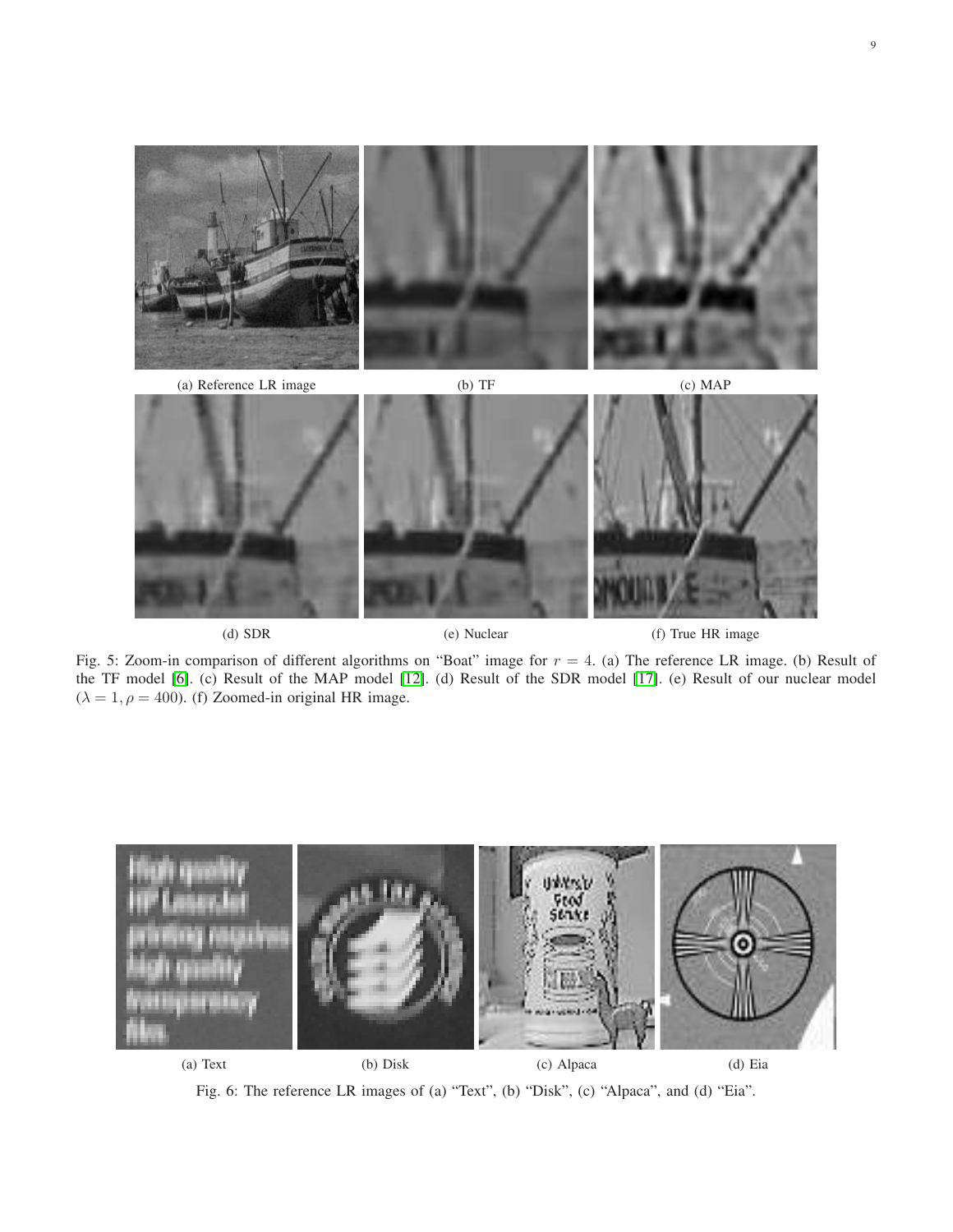<span id="page-9-0"></span>

Fig. 7: Comparison of different algorithms on "Text Video". Top row with upsampling factor  $r = 2$  and second row with  $r = 4$ . (a) Result of the TF model [\[6\]](#page-6-1). (b) Result of the MAP model [\[12\]](#page-6-7). (d) Result of the SDR model [\[17\]](#page-6-12). (d) Result of our nuclear model ( $\lambda = 1.5$ ,  $\rho = 50$  for  $r = 2$  and  $\lambda = 1.375$ ,  $\rho = 60$  for  $r = 4$ ).

<span id="page-9-1"></span>

Fig. 8: Comparison of different algorithms on "Disk Video". Top row with upsampling factor  $r = 2$  and second row with  $r = 4$ . (a) Result of the TF model [\[6\]](#page-6-1). (b) Result of the MAP model [\[12\]](#page-6-7). (c) Result of the SDR model [\[17\]](#page-6-12). (d) Result of our nuclear model ( $\lambda = 1.125$ ,  $\rho = 50$  for both  $r = 2$  and 4).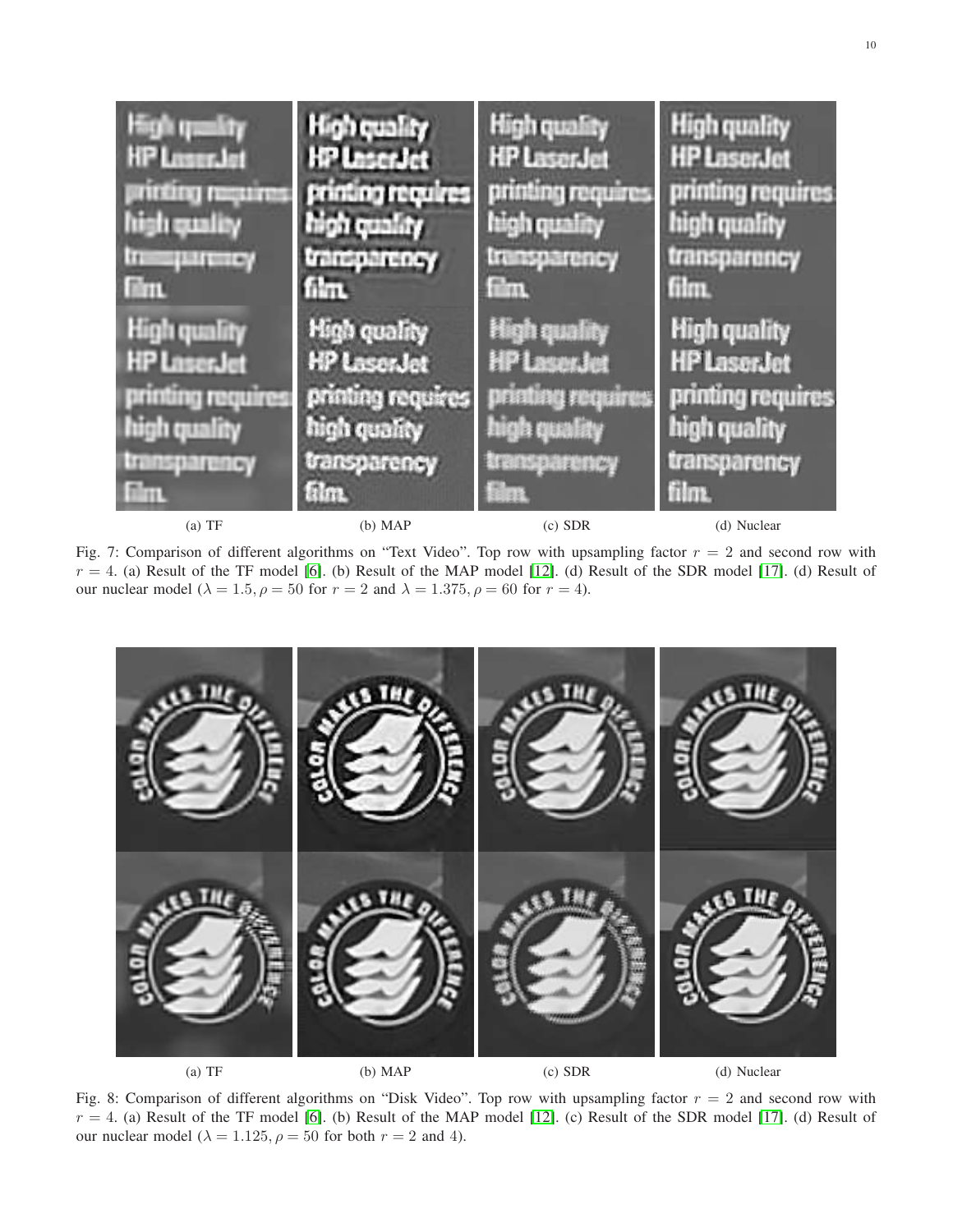<span id="page-10-0"></span>

Fig. 9: Comparison of different algorithms on "Alpaca Video". Top row with upsampling factor  $r = 2$  and second row with  $r = 4$ . (a) Result of the TF model [\[6\]](#page-6-1). (b) Result of the MAP model [\[12\]](#page-6-7). (c) Result of the SDR model [\[17\]](#page-6-12). (d) Result of our nuclear model ( $\lambda = 1$ ,  $\rho = 50$  for  $r = 2$  and  $\lambda = 0.8$ ,  $\rho = 50$  for  $r = 4$ ).

<span id="page-10-1"></span>

Fig. 10: Comparison of different algorithms on "Eia Video" with upsampling factor  $r = 4$ . (a) Result of the TF model [\[6\]](#page-6-1). (b) Result of the MAP model [\[12\]](#page-6-7). (c) Result of the SDR model [\[17\]](#page-6-12). (d) Result of our nuclear model ( $\lambda = 1, \rho = 50$ ).